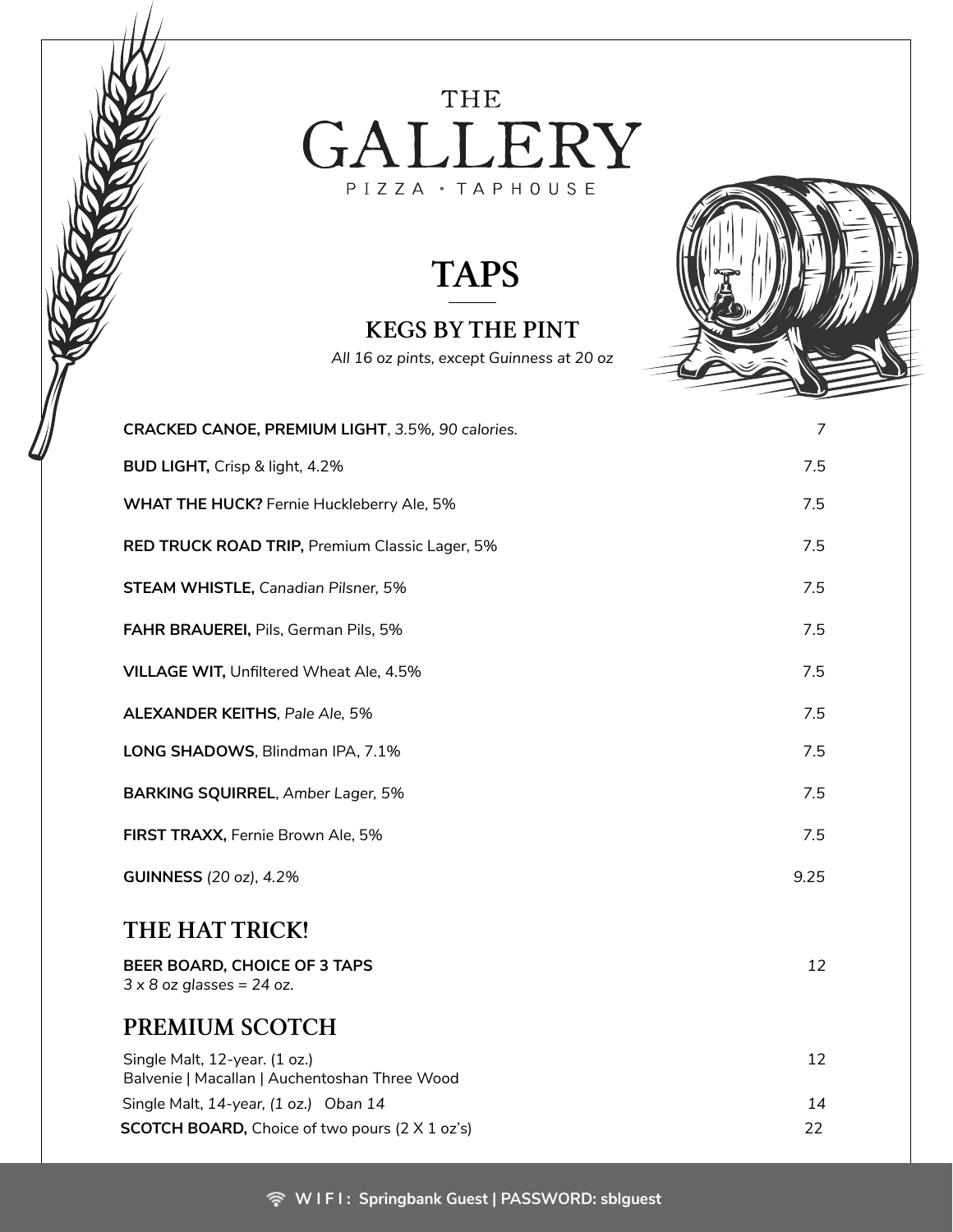### WINE

| <b>WHITE, PROSECCO, ROSE</b>                                                                                            | 6 oz   9 oz   1/2 Litre |
|-------------------------------------------------------------------------------------------------------------------------|-------------------------|
| PINOT GRIGIO, (BY THE GLASS)<br>La Vite, Veneto, Italy, Sustainably Farmed.                                             | 10   13   25            |
| <b>SAUVIGNON BLANC, (BY THE GLASS)</b><br>Kotuko, New Zealand, Sustainably Farmed.                                      | 13   16   29            |
| PROSECCO FRIZZANTE, (BY THE FLUTE)<br>La Vite, Vivissomo, Veneto, Italy.                                                | 6 oz flute $ 9$         |
| ZONIN, PROSECCO<br>Italy.                                                                                               | Bottle: 40              |
| <b>TINHORN CREEK</b><br>Gewurztraminer. South Okanagan Valley, B.C.                                                     | Bottle: 39              |
| TAWSE, RIESLING VQA<br>Niagara Peninsula, Canada.                                                                       | Bottle: 42              |
| NICOLAS IDIART, MUSCADET SEVRE ET MAINE, Dry White<br>Loire Valley, France.                                             | Bottle: 45              |
| RONAN, BORDEAUX BLANC<br>(70% Sauvignon / 30% Semillon) France.                                                         | Bottle: 46              |
| LA DONCELLA, CHARDONNAY<br>(Organic) Spain.                                                                             | Bottle: 45              |
| HUDSON, CHARDONNAY<br>Napa Valley, California                                                                           | Bottle: 180             |
| MAISON NICOLAS IDIART, ESPÉRANCE ROSÉ<br>Languedoc-Roussillon, France                                                   | Bottle: 36              |
| <b>RED</b>                                                                                                              | 6oz   9oz   Half Litre  |
| <b>MALBEC (BY THE GLASS)</b><br>La Corrupcion Maipu, Argentina. Organic.                                                | 11.5   14.5   26        |
| <b>RED BLEND (BY THE GLASS)</b><br>La Muse Rouge Merlot-Cabernet Sauvignon. Red Blend South France. Sustainably Farmed. | 11   14   25            |
| <b>CABERNET SAUVIGNON (BY THE GLASS)</b><br>Aldenwood, Sonoma.                                                          | 13   16   29            |
| <b>PINOT NOIR (BY THE GLASS)</b><br>Les Amis, Languedoc, France.                                                        | 12   15   27            |
| <b>VENTITERRE, MONTEPULCIANO</b><br>Italy.                                                                              | Bottle: 40              |
| LA SABINA, MERLOT<br>Encina Milenaria, Spain.                                                                           | Bottle: 55              |
| HELIODORO, "GIFT OF THE SUN" PINOT NOIR<br>California.                                                                  | Bottle: 57              |
| LA DONCELLA, TEMPRANILLO<br>(Organic) Spain.                                                                            | Bottle: 45              |
| Sustainably Farmed: Ecological & socially responsible practices with focus on energy &                                  |                         |

water conservation to produce organic / biodynamic wine. It means they really care!

 $\mathbf{\Sigma}$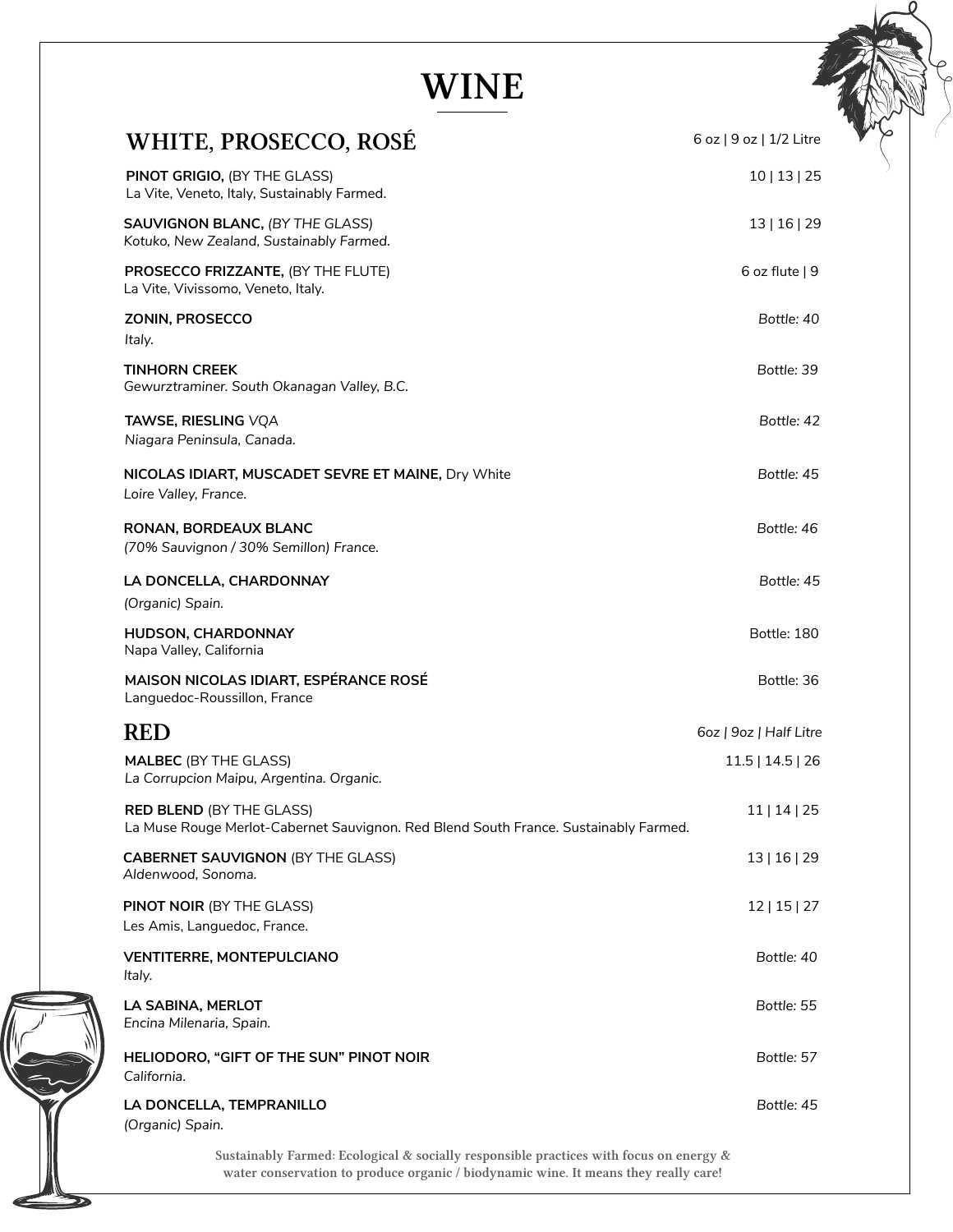#### APPIES & SALADS

| WINGS (GFR)<br>A pound of chicken wings, herb-brined & fried crispy.<br>Salt 'n Pepper, Honey G, Teriyaki, Traditional Buffalo Hot, or XXX Five-Putt Mad Hot.<br>Served with carrots, celery & ranch.                                                                          | 16                     |
|--------------------------------------------------------------------------------------------------------------------------------------------------------------------------------------------------------------------------------------------------------------------------------|------------------------|
| <b>SMOKEY PULLED PORK POUTINE</b><br>Crispy Tater Tots, house smoked BBQ pulled pork, Quebec cheese curds,<br>roasted chicken gravy, pico de gallo, crème fraiche, crispy jalapenos                                                                                            | 16                     |
| MEDITERRANEAN MEZZE PLATTER (GFO)<br>Spiced pita chips, fresh vegetables, whipped feta,<br>roasted red pepper hummus, tzatziki, assorted olives                                                                                                                                | 18                     |
| <b>ROASTED CHICKEN ENCHILADA DIP (GF)</b><br>Shredded spicy oven roasted chicken, creamy three cheese blend,<br>corn, black beans, jalapenos, pico de gallo, cilantro, house-fried corn tortilla chips                                                                         | 17                     |
| CHIPS & GUAC (GFR/V)<br>Fresh tortilla chips (cut & seasoned in-house)<br>served with even fresher house guacamole & salsa.                                                                                                                                                    | 10                     |
| <b>VERTICAL GARDEN GREENS (GFR/V)</b><br>Fresh grown, 100% pesticide-free greens from our<br>on-site Vertical Garden Farm. Rainbow Chard & Winterbor<br>Kale with cherry tomatoes, cucumber, radish, spiced pepitas,<br>sundried cranberries, goat cheese & house vinaigrette. | Starter 10   Entrée 18 |
| <b>VERTICAL CAESAR (VO)</b><br>Vertical Farm Kale & crispy Romaine hearts with<br>house-smoked bacon, baked garlic croutons.<br>Tossed in a creamy garlic parmesan dressing.                                                                                                   | Starter 10   Entrée 18 |
| <b>TIJUANA ELOTE COBB SALAD (GF)</b><br>Grilled blackened chicken breast, cherry tomato, pepperoncini,<br>feta cheese, fresh avocado, soft boiled egg, house-smoked bacon,<br>roasted corn vinaigrette, mixed Vertical Garden greens.                                          | Entrée 22              |
| ROCKY MOUNTAIN STEAK SALAD (GF)<br>Grilled 7oz Alberta "AAA" flat iron steak over mixed<br>Vertical Garden greens, pickled red onion, cherry tomato,<br>candied walnuts, smoked Gorgonzola, roasted shallot vinaigrette                                                        | Entrée 23              |
| Add to any above salads: blackened shrimp 6   grilled blackened chicken breast 6                                                                                                                                                                                               |                        |

### SOUP

**DAILY SOUP** Cup 5.5 | Bowl 8 Healthy, hearty & hot. Daily soup. Good for your game.

#### CHEF'S FEATURE

Cooked with love. We are happy to provide today's feature MARKET PRICE

(V) Denotes Vegetarian | (VO) Vegetarian Option | (GFR) Gluten-friendly (GFO) Gluten-friendly Option

Gluten-friendly we cannot guarantee 100% gluten-free as we do use flour in our fryers & kitchen. please advise of any allergies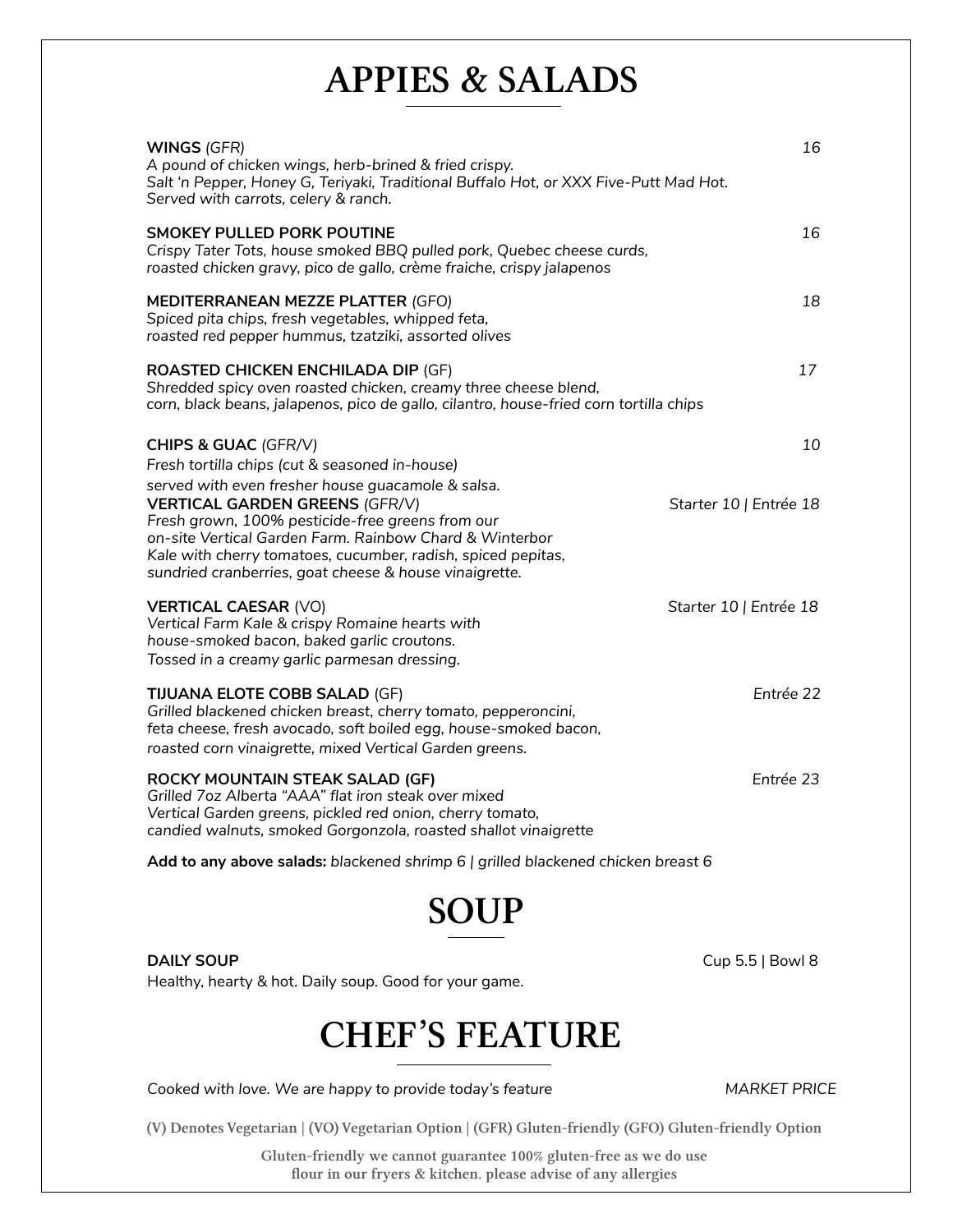

# **HANDHELDS**

| All below Gluten-Friendly Options (GFO's) of buns, bread or pasta are available for \$2 extra.                                                                                                                                                                                         |                   |
|----------------------------------------------------------------------------------------------------------------------------------------------------------------------------------------------------------------------------------------------------------------------------------------|-------------------|
| With choice of: fries   side vertical greens salad   side vertical Caesar salad<br>Add \$2 for: sweet potato fries   Tater Tots   cup of soup                                                                                                                                          |                   |
| <b>GALLERY BURGER (GFO)</b><br>17   ADD: Bacon 1.5   Cheese 1.5   SUB "Impossible" patty 1.5<br>1/2 pound of pure AB beef, THE sauce and all the groceries on a potato bun.                                                                                                            |                   |
| "AAA" ALBERTA BEEF DIP (GFO)<br>House roasted "AAA" Alberta beef, charred scallion aioli,<br>sauteed wild mushrooms, smoked gruyere, local filone bun, au jus.                                                                                                                         | 19                |
| CHICKEN SOUVLAKI WRAP (or FALAFAL WRAP (V))<br>18   SUB: House-made falafel, 1.5<br>Grilled marinated chicken breast, roasted red pepper hummus,<br>tzatziki, lettuce, Pico de Gallo, feta cheese, garlic naan bread                                                                   |                   |
| <b>CADDYSHACK CLUBHOUSE (GFO)</b><br>Oven roasted turkey breast, maple chipotle aioli, lettuce, tomato, bacon.<br>Choice of local multigrain or sourdough toast.                                                                                                                       | 18                |
| <b>PASTA &amp; FISH</b>                                                                                                                                                                                                                                                                |                   |
| MAC 'N' YAK<br>Local, lean & mean Yak sausage diced into a<br>five-cheese cream sauce, cavatappi pasta, truffle bread crumb.                                                                                                                                                           | 19                |
| <b>TUSCAN PENNE ALLA ELLA (GFO)</b><br>House-made Italian sausage, oven roasted chicken, peppers, onions,<br>Vertical Farm basil pesto (contains walnuts), creamy rosé sauce, parmesan cheese.                                                                                         | 20                |
| AHI TUNA POKE BOWL (GFO/VO)<br>Marinated Ahi tuna, jasmine sticky rice, edamame,<br>cucumber, fresh avocado, mango salsa, pickled ginger & wasabi aioli.<br>Served with house-made wonton chips & dusted with furikake Japanese seasoning.                                             | 22                |
| <b>BLACKENED FISH TACOS (GFO)</b><br>Two flour tortillas stuffed with blackened Ocean-wise<br>Tilapia white fish, green goddess coleslaw, pickled red onion, mango salsa, cilantro & grilled lime.<br>Served with fresh tortilla chips, house guacamole & Valentina Mexican hot sauce. | 18   extra taco 6 |
| <b>SIDES</b>                                                                                                                                                                                                                                                                           |                   |
| FRIES (GFR/V)                                                                                                                                                                                                                                                                          | 8                 |
| SWEET POTATO FRIES WITH SRIRACHA AIOLI (GVR/V)                                                                                                                                                                                                                                         | 10                |
| TATER TOTS WITH SRIRACHA AIOLI (GVR/V)                                                                                                                                                                                                                                                 | 8                 |
| <b>CUP OF SOUP</b>                                                                                                                                                                                                                                                                     | 5.5               |

**SIDE SALAD** - please see salad section *(GVR/V)*

DESSERT

#### **DESSERT DU JOUR** *MARKET PRICE*

What is the Dessert du jour?... "*Why it is the 'Dessert of the Day*" - Inspector Clouseau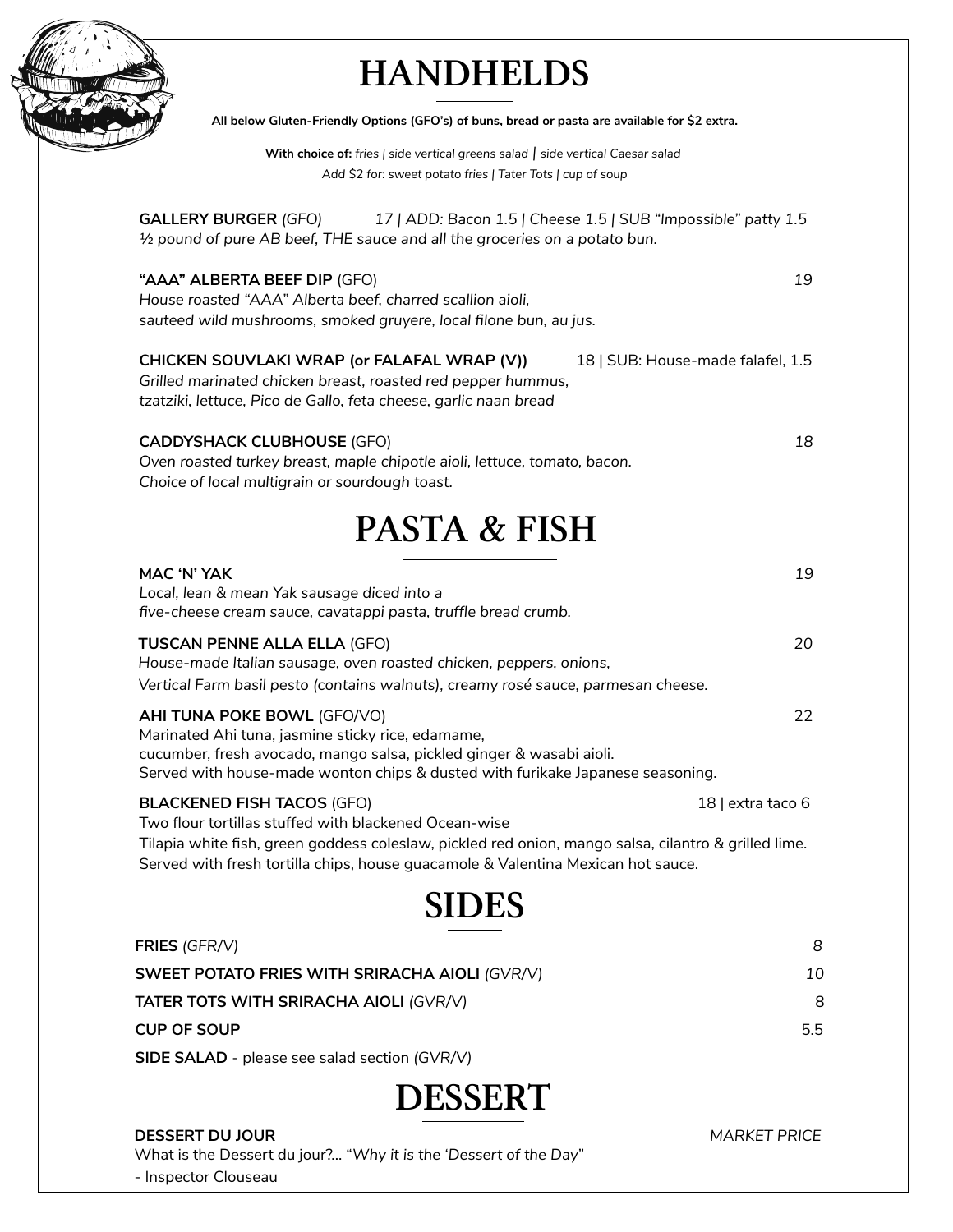### NY PIZZA MENU

| SERVED at 2:00 pm - because we make the dough fresh each day!                                                                                                                                                                |               |
|------------------------------------------------------------------------------------------------------------------------------------------------------------------------------------------------------------------------------|---------------|
| XL - New York Crust (16" round)                                                                                                                                                                                              |               |
| M - New York Crust (12" round)                                                                                                                                                                                               |               |
| M - Gluten-Free Cauliflower Crust (10" round)<br>*add \$4 to the 'M' priced pizzas.                                                                                                                                          |               |
| <b>CLASSIC CHEESE</b><br>House tomato sauce & our blend of REAL mozzarella,                                                                                                                                                  | M/XL<br>19/24 |
| pecorino & parmesan cheese.                                                                                                                                                                                                  |               |
| <b>PEPPERONI</b><br>Dry cured pepperoni on our Classic pie.                                                                                                                                                                  | 22/27         |
| <b>VEG-OUT</b><br>Red peppers, onions, tomatoes, artichokes, mushrooms,<br>roasted garlic, farm basil-pesto (contains walnuts).                                                                                              | 22/27         |
| <b>CARNIVORE</b><br>Italian sausage, cured pepperoni, house-smoked bacon & ham.                                                                                                                                              | 24/29         |
| <b>HAWAII FIVE-OH</b><br>Ham, pineapple, house-smoked bacon.                                                                                                                                                                 | 22/27         |
| <b>ROASTED BBQ CHICKEN</b><br>Pulled roasted chicken, onions, banana peppers, smoked bacon.                                                                                                                                  | 23/28         |
| <b>DIAVOLA</b><br>Genoa salami, roasted peppers, roasted garlic, onion, arugula,<br>Goat cheese, honey sriracha.                                                                                                             | 23/28         |
| <b>DEADLY DONAIR</b><br>House-made donair beef, garlic sauce base, red onion,<br>banana peppers, fresh lettuce & tomato, sweet Halifax sauce.                                                                                | 22/27         |
| <b>FEATURE PIE</b><br>The 'Pizza of the Week'. Your server will be happy to advise you of this beauty.                                                                                                                       | 22/27         |
| <b>MANHATTAN EXTRA TOPPINGS</b><br>Dry cured pepperoni, Italian sausage, smoked bacon, smoked<br>ham, Genoa salami, donair beef, anchovies, extra REAL mozzarella<br>house cheese, goat cheese, Springbank Farm basil-pesto. | 3 EACH        |
| <b>BRONX EXTRA TOPPINGS</b>                                                                                                                                                                                                  | 2 EACH        |
| Red peppers, banana peppers, jalapenos, mushrooms, onions,<br>tomatoes, black olives, pineapple, Springbank Farm kale, roasted garlic,<br>artichokes, Daya dairy-free cheese.                                                |               |
|                                                                                                                                                                                                                              |               |

True NY pizza pie. 100% REAL mozzarella blend, home sauce & dough made the NY way "*You grab it, you fold it, you like it, you walk*" -Sal, Joe's Pizzeria, NYC

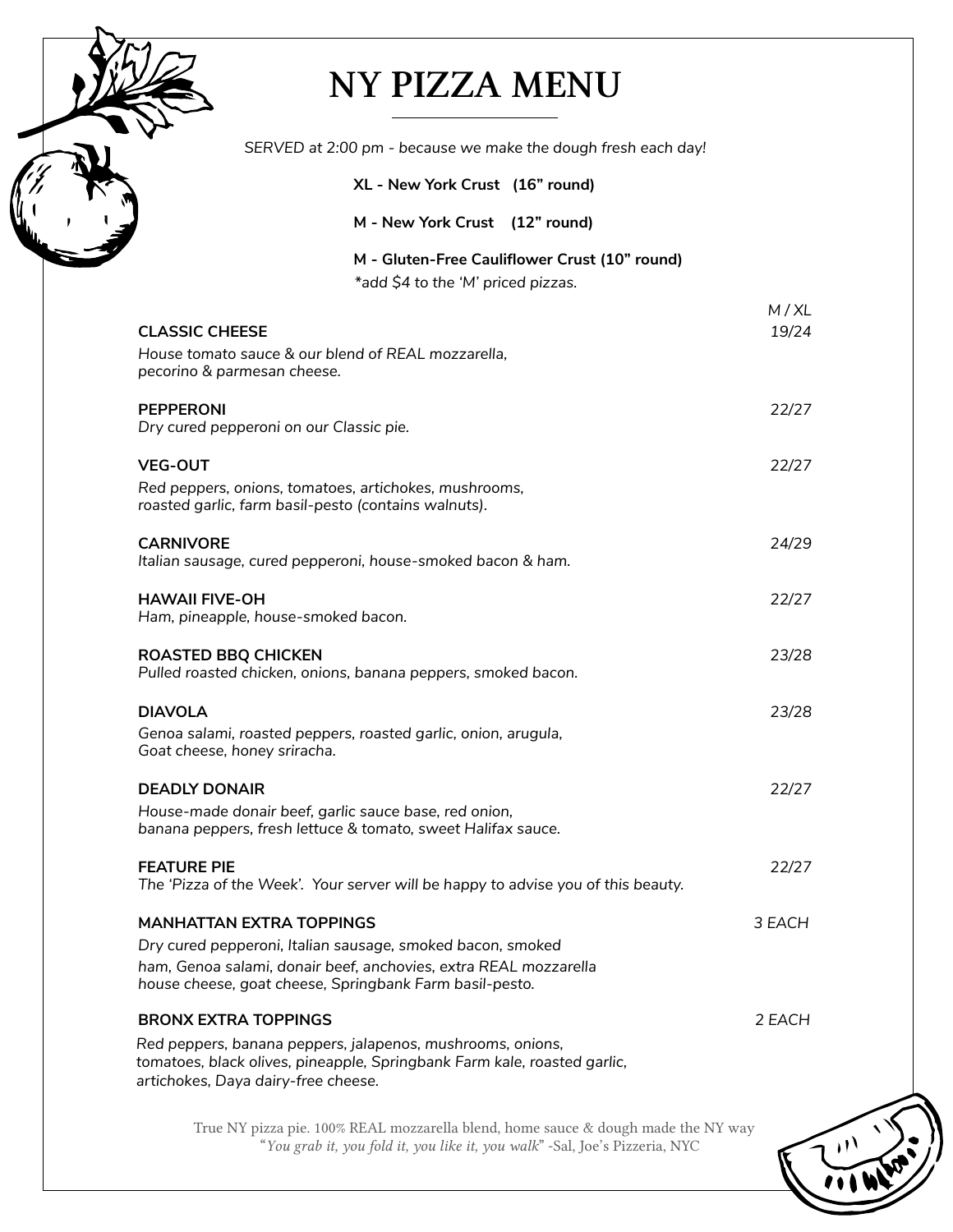THE GALLERY PIZZA · TAPHOUSE



## BREAKFAST MENU

| HAPPY GILMORE, (GFO/VO)                                                                                                                        | $\overline{7}$ |
|------------------------------------------------------------------------------------------------------------------------------------------------|----------------|
| Fried egg, American cheddar, Sriracha aioli,                                                                                                   |                |
| potato bun, choice of Black Forest ham or bacon.                                                                                               |                |
| <b>LOCALLY BAKED BAGELS</b>                                                                                                                    |                |
| Sesame seed w/ butter                                                                                                                          | 4              |
| Cheese w/ butter                                                                                                                               | 5              |
| Add Chef's weekly cream cheese spread                                                                                                          | $\mathbf{1}$   |
| The above items are served everyday til 3:00pm.                                                                                                |                |
| The below items are also served Saturday, Sunday & holidays from 9:00am til 3:00pm                                                             |                |
| <b>TRADITIONAL BREAKFAST (GFO/VO)</b><br>2 eggs any style with choice of turkey                                                                | 15             |
| sausage or bacon. Served with Yukon Gold hashbrowns<br>& choice of local sourdough, multigrain or raisin toast.                                |                |
|                                                                                                                                                |                |
| <b>MORROCCAN BREAKFAST SHAKSHUKA (GFO)</b>                                                                                                     | 16             |
| Spicy North African stew with house-made                                                                                                       |                |
| Chorizo, tomato, onions, spinach and peppers. Served with poached<br>eggs, feta cheese, cilantro, and crunchy locally baked bread for dipping. |                |
|                                                                                                                                                |                |
| SASKATOON-BLUEBERRY FRENCH TOAST (V)                                                                                                           | 15             |
| Two thick slices of local brioche French toast.                                                                                                |                |
| topped with a house-made Saskatoon-blueberry compote,<br>Chantilly whip cream & two strips of bacon. Maple syrup on the side.                  |                |
|                                                                                                                                                |                |
| "KID'S CALL" FRENCH TOAST                                                                                                                      | 10             |
| One big slice of local brioche toast with kid's choice of:                                                                                     |                |
| Cinnamon & maple syrup   Saskatoon-blueberry sauce   Chocolate                                                                                 |                |
| chips & vanilla whip cream. Served with a strip of bacon.                                                                                      |                |
|                                                                                                                                                |                |
|                                                                                                                                                |                |
|                                                                                                                                                |                |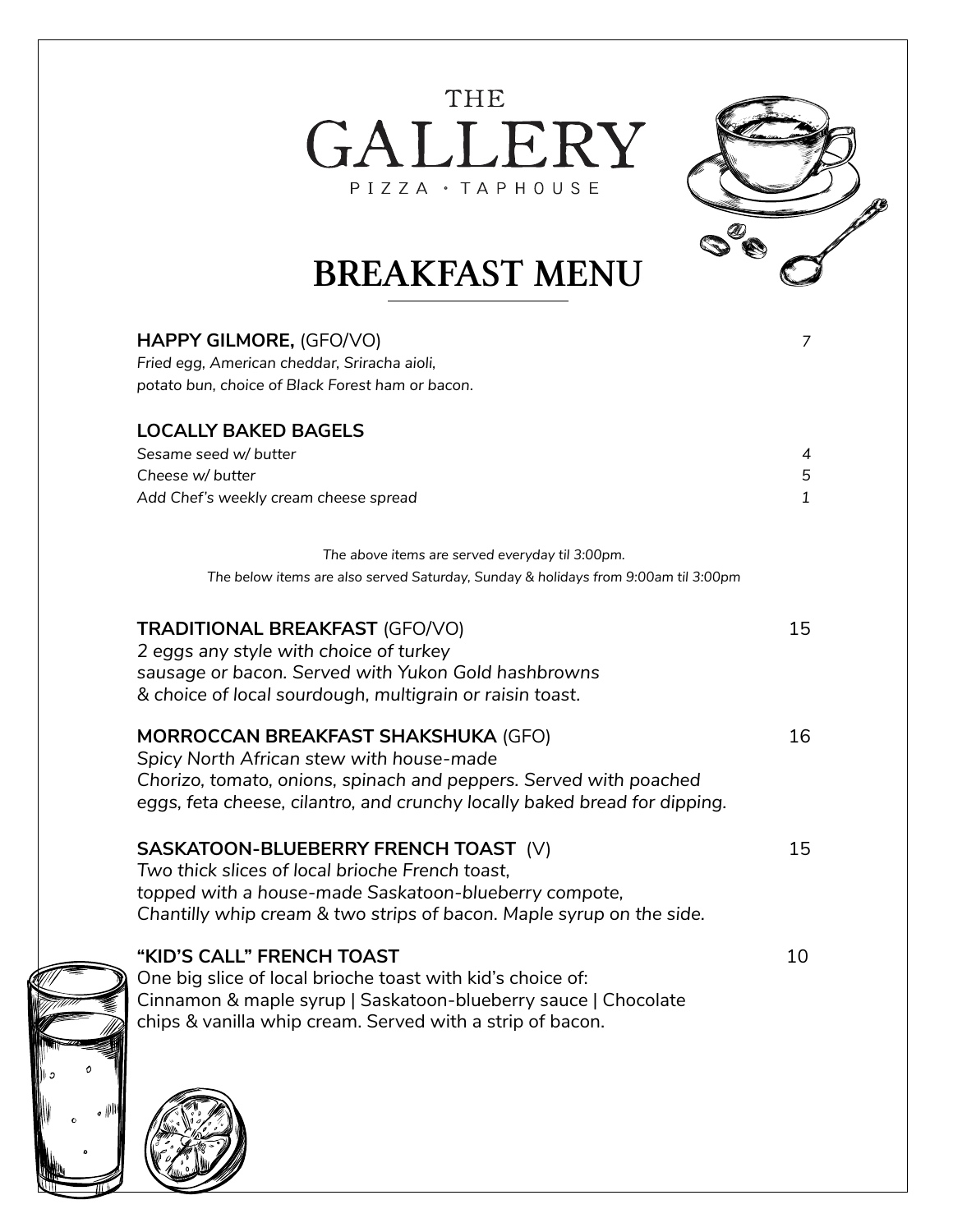## KID'S MENU



#### *KIDS 12 & UNDER, BUT WE'RE NOT CHECKING ID*

| JR. GALLERY BURGER (GFO)                                                                                                  | 9                     |
|---------------------------------------------------------------------------------------------------------------------------|-----------------------|
| 1/4 pound of pure AB beef burger, good ol' ketchup & none of that green stuff.                                            |                       |
| Served on a soft bun with French fries.                                                                                   |                       |
| PASTA OF THE DAY                                                                                                          | 9                     |
| Chef's pasta surprise with choice of:                                                                                     |                       |
| Alfredo sauce, red tomato-basil sauce, or rose sauce.                                                                     |                       |
|                                                                                                                           |                       |
| <b>CHICKEN FINGERS</b>                                                                                                    | 12                    |
| Three pure white chicken breast fingers fried golden brown.                                                               |                       |
| Served with French fries & plum sauce.                                                                                    |                       |
| ADD: EXTRA FINGER(S) 3 PER                                                                                                |                       |
|                                                                                                                           |                       |
| <b>CHICKEN &amp; CHEESE QUESADILLA (GFO)</b><br>Shredded chicken & mixed cheese grilled between two flour tortilla shells | 9                     |
| Served with French fries.                                                                                                 |                       |
|                                                                                                                           |                       |
| <b>KID'S DRINKS</b>                                                                                                       |                       |
| 2% MILK                                                                                                                   | 2.5                   |
| <b>CHOCOLATE MILK</b>                                                                                                     | 3                     |
| <b>HOT CHOCOLATE</b>                                                                                                      | Small 2.5   Large 3.5 |
| <b>GATORADE</b>                                                                                                           | 3.5                   |
| G <sub>2</sub>                                                                                                            | 3.5                   |
| <b>PROPEL SPORTS DRINK</b>                                                                                                | 3.5                   |
| <b>JUNIOR PALMER</b>                                                                                                      | 2.75   Bottomless     |
| $\frac{1}{2}$ iced tea, $\frac{1}{2}$ lemonade with a splash of goodness                                                  |                       |
| <b>FOUNTAIN POP &amp; JUICE</b>                                                                                           |                       |
| Pepsi, Diet-Pepsi, Ginger Ale,                                                                                            | 2.75   Bottomless     |
| 7-Up, Orange Juice, Cranberry, Brisk Iced Tea & Lemonade                                                                  |                       |
| <b>BUBLY</b>                                                                                                              | 3                     |
| (SPARKLING WATER)                                                                                                         |                       |
| Fresh fizzy goodness in a cool can. Please ask for today's flavors                                                        |                       |
|                                                                                                                           |                       |